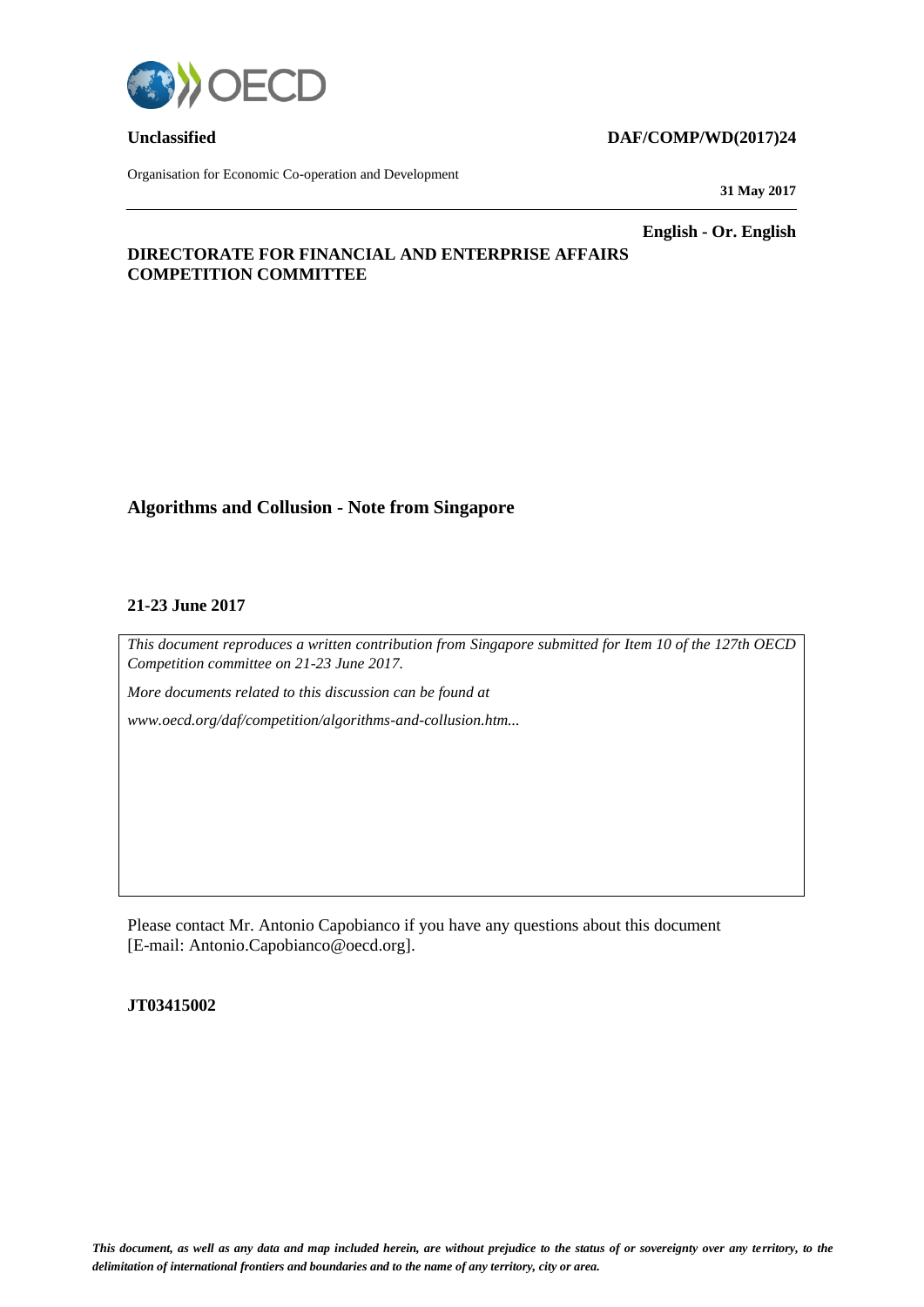# *Singapore*

1. In this note, the Competition Commission of Singapore ("CCS") provides its input in respect of work carried out in Singapore to date related to the topic "Algorithms and collusion". The work highlighted in this paper refers to a study on e-commerce commissioned by CCS entitled "*E-commerce and its impact on competition policy and law in Singapore*" ("CCS's Commissioned Study"), following which CCS produced an occasional paper entitled "*E-commerce in Singapore – How it affects the nature of competition and what it means for competition policy*".

2. CCS commissioned the study from consultants, DotEcon, in early 2015 to understand the development and characteristics of e-commerce in Singapore, how ecommerce can give rise to specific competition issues and the implications for competition policy and law in Singapore.<sup>1</sup> One aspect of the study identified as bringing substantial challenges to the application of competition policy was the increasing use of algorithms and robo-sellers - systems that use pricing algorithms in combination with extensive market data to set prices.<sup>2</sup> Set out below are the observations from CCS's Commissioned Study on this issue.

3. CCS's Commissioned Study highlighted that in e-commerce, greater price transparency can result in lower prices, which benefits consumers, but that if the focus of competition shifts exclusively to price, product or service quality may suffer.<sup>3</sup> While the study noted that greater price transparency online may be pro-competitive, it also noted that this could likewise facilitate collusion between firms, as monitoring each other's behaviour becomes easier.<sup>4</sup> The study further noted that the risk of co-ordinated outcomes may also increase with the growing use of robo-sellers. Such systems were noted as being better at detecting and punishing deviant behaviour and less tempted than their human counterparts by short-run gains to deviate from the collusive outcome.<sup>5</sup>

4. In this regard, CCS's Commissioned Study highlighted data as a key asset. It identified that access to larger amounts of data may allow robo-sellers to gain a better understanding of market conditions and more effectively set prices that maximise profits taking account of specific conditions at the time.<sup>6</sup> This could result in keener competition as firms have a greater ability to gather and process more detailed information about demand and the behaviour of their competitors. However this in combination with the use of algorithmic pricing and robo-sellers, may present a greater risk of tacit collusion, and may result in a greater prevalence of price discrimination.<sup>7</sup> While the CCS's

 $\overline{a}$ 

<sup>&</sup>lt;sup>1</sup> DotEcon Study for the Competition Commission of Singapore, "E-commerce and its impact on competition policy and law in Singapore", Final Report, October 2015, page 4.

 $<sup>2</sup>$  Ibid, page 97.</sup>

<sup>&</sup>lt;sup>3</sup> Ibid, page iii.

<sup>&</sup>lt;sup>4</sup> Ibid, page iii.

 $<sup>5</sup>$  Ibid, page 70.</sup>

 $<sup>6</sup>$  Ibid, pages 76 to 77.</sup>

 $<sup>7</sup>$  Ibid, page iv.</sup>